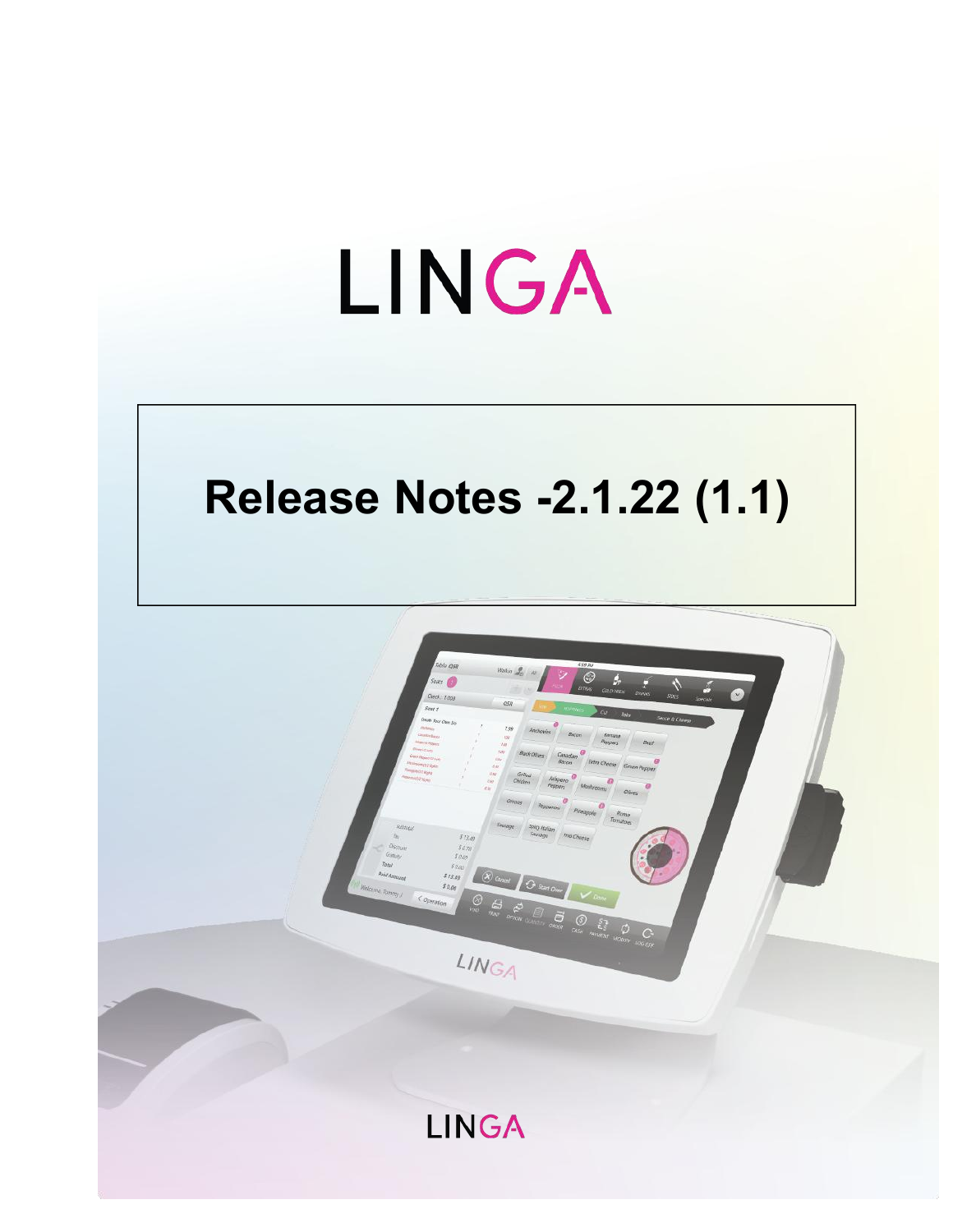

# **Release Notes**

**Table of contents**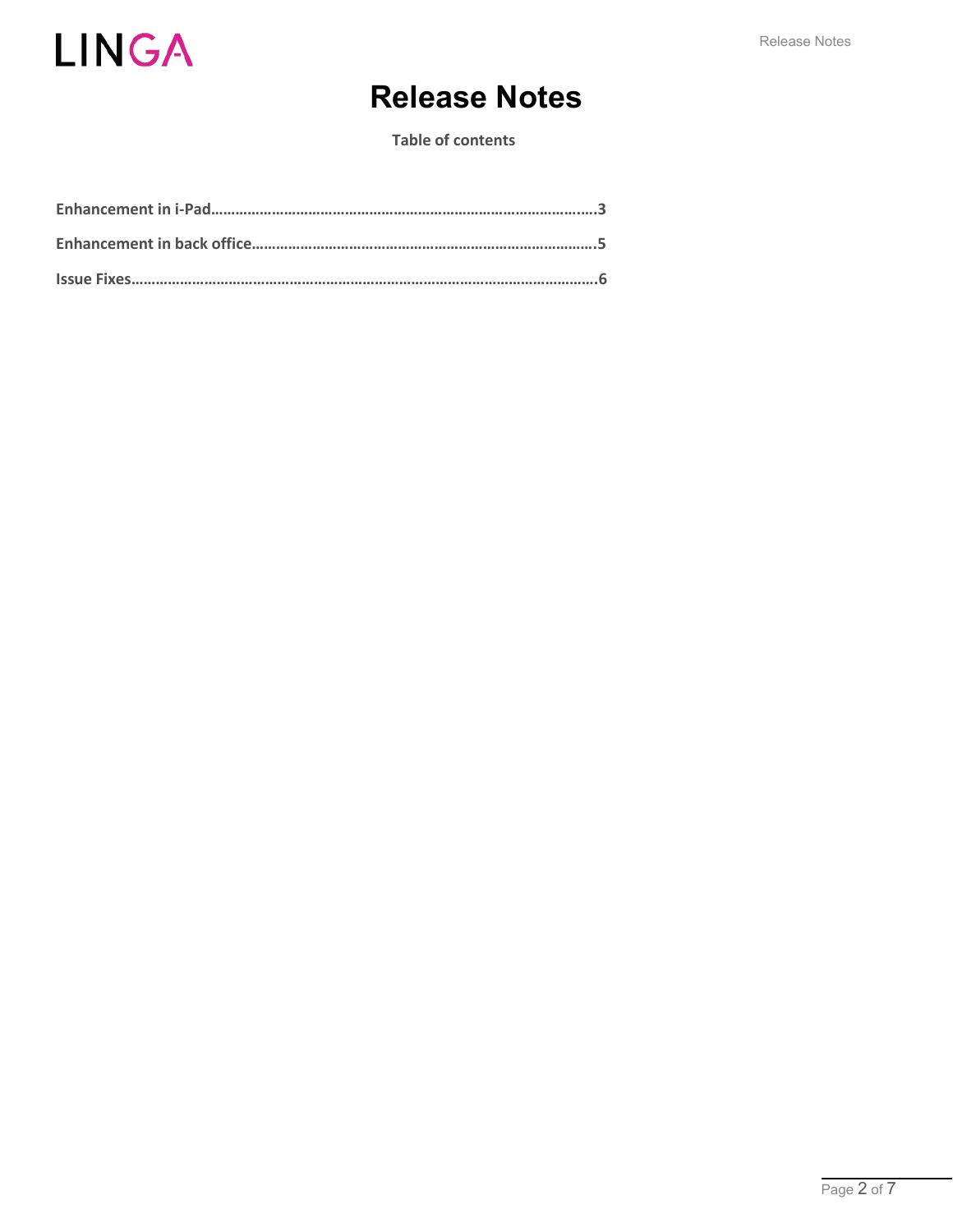



#### **Enhancements i-Pad**

- **Auto log off after number of minutes**
	- o An option to logoff the idle POS device.
	- $\circ$  System should validate the Auto log off time in the back-office settings and should log off the device which are idle for the defined time.

**Reference:** <https://docs.zoho.com/file/iqixza93ea0d7a9c74ee799903268078ec164>

- **Custom split button option**
	- $\circ$  The split by seat and the split by check can be customized by the user.
	- $\circ$  User can either set any one of the split options or they can leave the "split custom button action" option in back office without choosing any.
	- o The selected option will reflect in the POS.
- **Membership with Discount**
	- $\circ$  In the current system while creating a discount, we have an option to map it to the customer, now the same feature is enhanced to map with the Membership Plan.

**Reference:** <https://docs.zoho.com/file/88bng88834090e97d4c2ba1223fa6b0a410ea>

- **Paid status on Split check screen**
	- o In the split screen the "paid" status will be shown at the top of the seat for which the full payment is done.
	- o For partially paid seat, the status "paid" will not be available
	- o The existing functionality of split seat and check remain as it is.

| $P = 0$            |                             | ٠                      |                       | 12:41 PM          |       | $9 - 1/$ %        |
|--------------------|-----------------------------|------------------------|-----------------------|-------------------|-------|-------------------|
| T11                |                             |                        |                       | <b>Split Seat</b> | Back  | Save & Close      |
| 27-002<br>1        | (2)                         |                        |                       |                   | Add   | <b>Start Over</b> |
| Seat 1             |                             | Seat 2                 | Paid                  |                   |       |                   |
| <b>Kir Royale</b>  | 1<br>9.50                   | <b>Blue B Lemonade</b> | $\mathbf{1}$<br>11.50 |                   |       |                   |
|                    |                             |                        |                       |                   |       |                   |
|                    |                             |                        |                       |                   |       |                   |
|                    |                             |                        |                       |                   |       |                   |
|                    |                             |                        |                       |                   |       |                   |
|                    |                             |                        |                       |                   |       |                   |
|                    |                             |                        |                       |                   |       |                   |
| Subtotal<br>Tax    | <b>Bht 9.50</b><br>Bht 0.95 | Subtotal<br>Tax        | Bht 11.50<br>Bht 1.15 |                   |       |                   |
| <b>Paid Amount</b> | <b>Bht 0.00</b>             | <b>Paid Amount</b>     | Bht 12.65             |                   |       |                   |
| <b>Total</b>       | Bht 10.45                   | <b>Total</b>           | Bht 12.65             |                   |       |                   |
| $+$ $+$            | 뭠                           | 嘂                      |                       |                   | 옵     | 뭡<br><b>{O}</b>   |
| Senerate Item      | Snlit Evenly                | <b>Group Seats</b>     |                       |                   | Print | Print All<br>Pav  |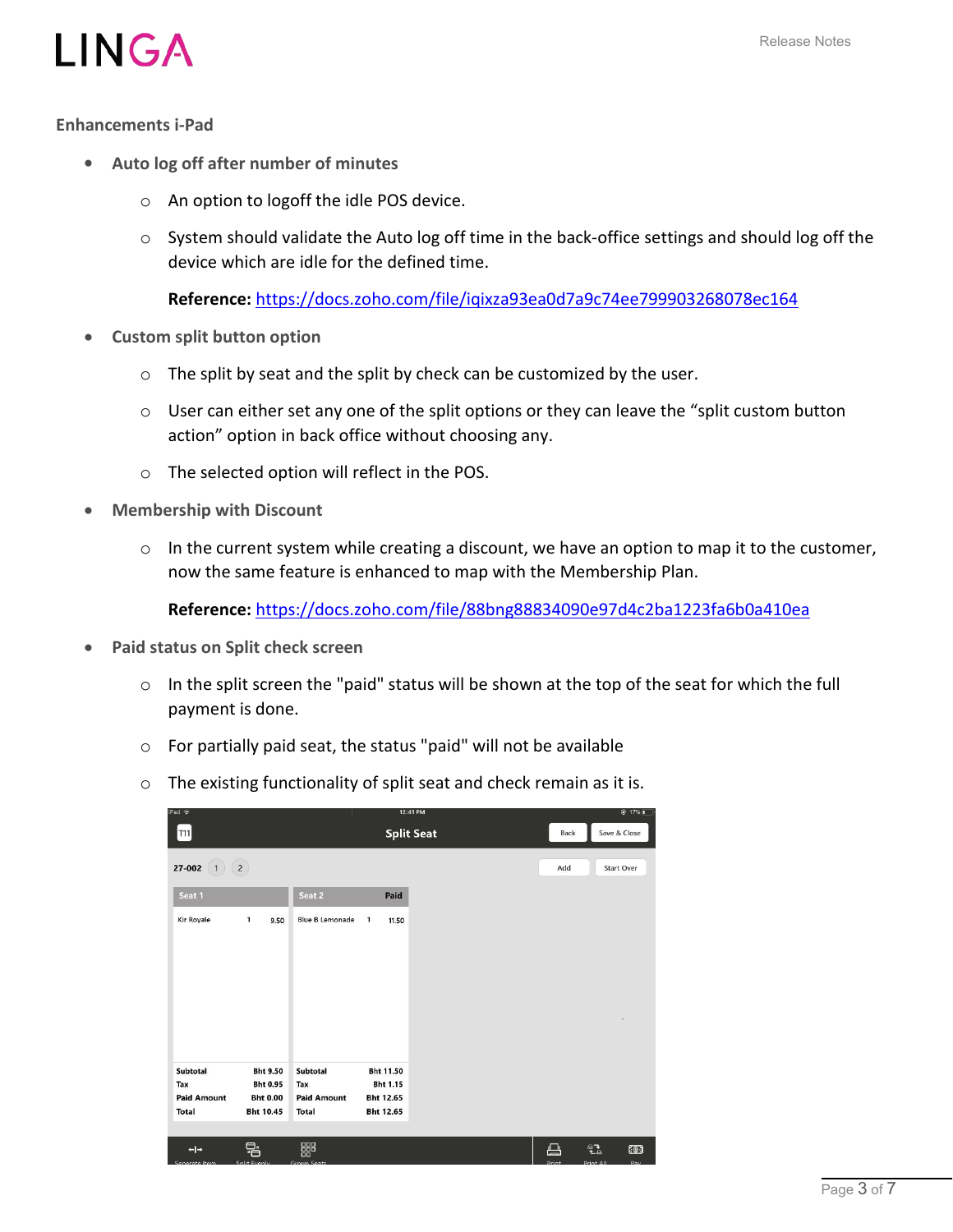# $I\bigwedge G\bigwedge$

- **Order screen custom option**
	- o The customers are provided with an option to select 6 the custom button in BO and to configure the sequence to display.
	- o The options void, print, order, modify are defaulted in the POS check options.

**Reference: <https://docs.zoho.com/file/ixme905cd3e3234a3412e942b4e83d79d4d8b>**

- **Split payment**
	- $\circ$  Customer can now do partial payment with the default partial options embed in the payment screen in POS.

| <b>Balance Due</b>           | Bht 22.95     |                    |     | Payment            |     | <b>Bht 0.00</b> |
|------------------------------|---------------|--------------------|-----|--------------------|-----|-----------------|
| <b>Select Payment Method</b> |               |                    |     | Bht 22.95          |     |                 |
| Cash                         |               | <b>Credit Card</b> | 1/2 |                    | 1/3 |                 |
| <b>Gift Card</b>             |               | sp                 |     | Bht 11.48          |     | <b>Bht 7.65</b> |
| SCC                          |               | ebt                | 1/4 |                    | 1/5 |                 |
|                              |               |                    |     | <b>Bht 5.74</b>    |     | <b>Bht 4.59</b> |
| Method                       | <b>Status</b> | Amount             | 1/6 |                    | 1/7 |                 |
|                              |               |                    |     | Bht 3.83           |     | Bht 3.28        |
|                              |               |                    | 1/8 |                    | 1/9 |                 |
|                              |               |                    |     | Bht 2.87           |     | Bht 2.55        |
| <b>Delete</b>                | توكه          | Adjust             |     | $\mathsf{Z}$ Split | 현   | Exit            |

- **Star printer.**
	- o The following receipt printers are newly added,
		- $\triangleright$  M-pop Bluetooth & USB
		- $\triangleright$  TSP-100 TCP/IP
		- $\triangleright$  SP-700 TCP/IP

Note : Check no Barcode is not supported for now.

- **Online order - Order values are show as it is in POS which is received from online order.**
- **Remaining balance on receipt**
	- $\circ$  The balance due for partial paid checks will show in the bill Print.
- Apartment No, added in receipt printout for online delivery orders

**Enhancement -Back office:**

**Inventory Enhancement phase 1**

**Reference: <https://docs.zoho.com/file/ib0mmd1ac8bb484884c0086fb3865e6cb96f2>**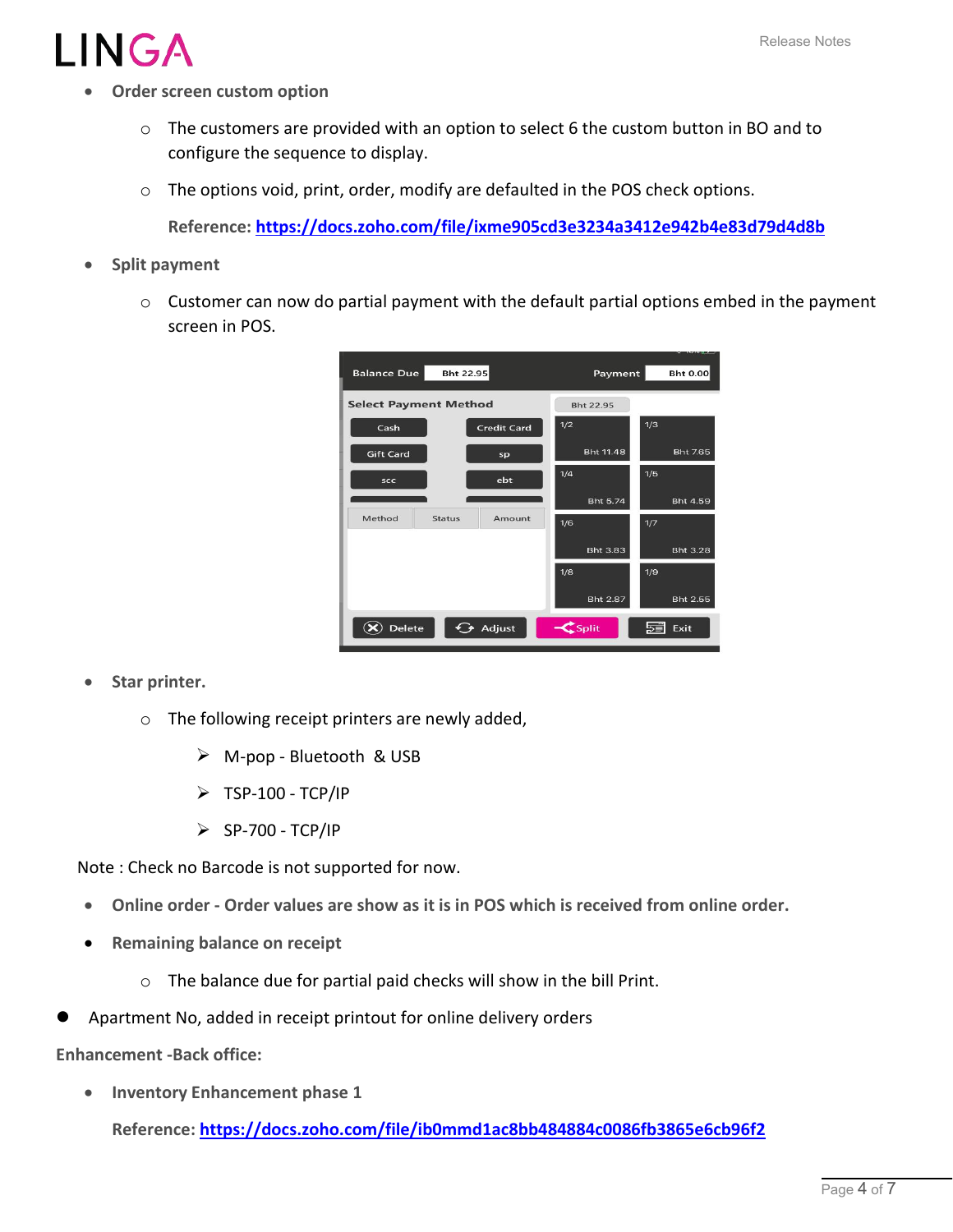

- **Sales recap formula**
	- o An option is provided for the Account or store admin user to define his own formula to calculate the Over/Shortage and Cash Expected in Sales Recap Report.

**Reference: <https://docs.zoho.com/file/cl7kg02b431935b8542be837cfbbbc1813657>**

- **Import/export validation**
	- o Validations were done on the import/export sheet to make them user friendly.
	- $\circ$  Validations like highlight of the mandatory field and help tips features are embedded.
- **Add Address line 2 in customer import sheet**
	- o User can now import the customer info sheet with address line 2.
	- o They can enter address through the sheet and export it.

**Note:** This change only affect in new customer sheet not for existing. If you want address line 2 in existing, then you can add a new column.

- **IPAD reference removal in BO**
	- o Wherever be the reference i-pad is mentioned in the Back office is now altered to POS.
- **Show active checks in Back office.**
	- o The Open Sales (Active Checks) are displayed on the BO "Sales" dashboard of respective stores.

**Reference: <https://docs.zoho.com/file/hhbc4569ef6f0fa6a430aa07e975e2d1719a2>**

- **Adjust Inventory import and Inventory reason.**
	- $\circ$  An excel export and import option to download and update the inventory count.

**Reference: <https://docs.zoho.com/file/in64a816edc0f98b5475f98dd8fc51a99896d>**

- **Auto generate house account number**
	- $\circ$  In the current system, we let the user to enter the House Account Number Manually while creating the House Account and we let the users to edit the account number at any point of time as Required.
	- $\circ$  In the BO settings a Switch "Auto Generate House Account Number" will be provided to enable the auto generation Number for the House Account. Page Navigation: Settings ->Store - >Settings.
	- $\circ$  When the switch is enabled, while creating the House account, the House Account number will be generated while Saving.
	- $\circ$  When the Switch "Auto Generate House Account Number" is enabled, system will not allow the user to edit the House Account Number.
		- While the Switch is disabled, the user can edit the Account Number (As in the existing system).
- **Loyalty round up features.**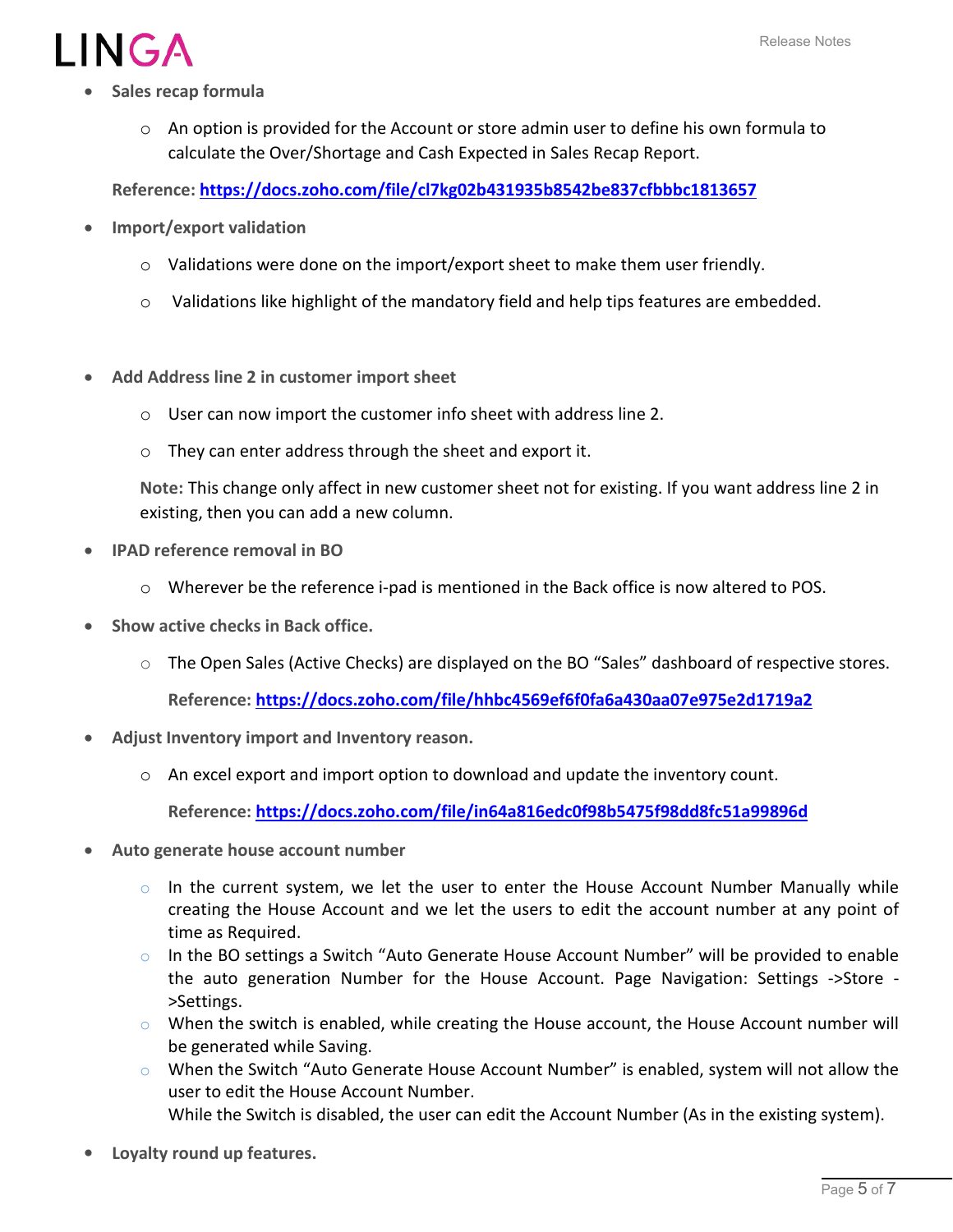

 $\circ$  When the loyalty redeem point is defined with 0 in the decimal part, then system should round up while redeeming the loyalty point against the bill.

**Reference: <https://docs.zoho.com/file/j0prsaaea98bae45a4fc6af0cbaf90f3ba910>**

- **Custom color options.**
	- o Users can able to customize the colors for the display button using "More color" feature.
	- o And the selected color will get reflect in the POS once sync is done.
	- $\circ$  Custom color feature is now applicable to sub-category, menu item and modifier.

## **Reference: <https://docs.zoho.com/file/iskfnd58c7c95f4ce4ee4b386fb7a58cf99c3>**

#### **Issue fixes:**

- **LIN-11634** In Batch report, batch settled time is show UTC instead of the current time of zone.
- **52742**-Low stock alignment in mail is wrong.
- **LIN-11639** Menu itemsare not synced randomly to Inventory.
- **Linga Inventory** Bulk Update doesn't show the negative inventory counts.
- **Split check duplication issue fixed**

After the split check, from one device to another device details are not synced properly, so that duplicate checks are happened this isfixed now**.**

Online orders is not received sometimes due to socket disconnection. This has been fixed now.

### **Calculate COGS on Cost Price :**

### **Existing Functionality**:

For each sale of the menu item mapped with the inventory item and for retail items which has "Calculate COGS on Cost Price" enabled, then the Quantity will not get deducted from the Inventory.

#### **Revised Functionality:**

Even if the option "Calculate COGS on Cost Price" is enabled for the inventory item and retail items, inventory quantity gets deducted from the inventory reports.